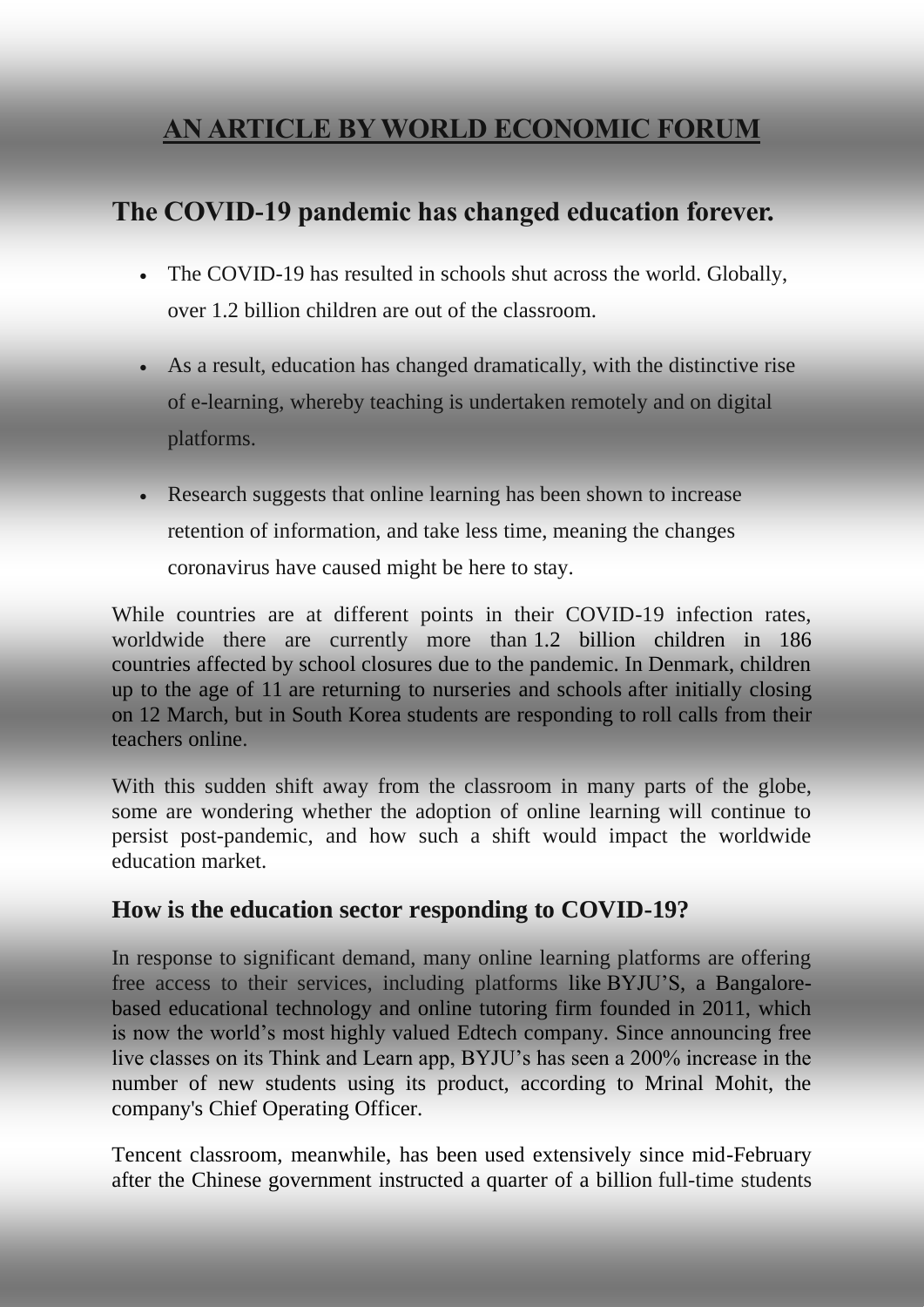to resume their studies through online platforms. This resulted in the largest "online movement" in the history of education with approximately [730,000,](https://cloud.tencent.com/developer/article/1589218) or 81% of K-12 students, attending classes via the Tencent K-12 Online School in Wuhan.

Other companies are bolstering capabilities to provide a one-stop shop for teachers and students. For example, [Lark,](https://www.larksuite.com/) a Singapore-based collaboration suite initially developed by [ByteDance](https://www.bytedance.com/en) as an internal tool to meet its own exponential growth, began offering teachers and students unlimited video conferencing time, auto-translation capabilities, real-time co-editing of project work, and smart calendar scheduling, amongst other features. To do so quickly and in a time of crisis, Lark ramped up its global server infrastructure and engineering capabilities to ensure reliable connectivity.

Alibaba's distance learning solution, DingTalk, had to prepare for a similar influx: "To support large-scale remote work, the platform tapped [Alibaba](https://www.alizila.com/new-alibaba-cloud-partners-products-aspara/)  [Cloud](https://www.alizila.com/new-alibaba-cloud-partners-products-aspara/) to deploy more than 100,000 new cloud servers in just two hours last month – setting a new record for rapid capacity expansion," [according to](https://www.alizila.com/dingtalk-included-in-unesco-list-of-distance-learning-platforms/)  [DingTalk CEO, Chen Hang.](https://www.alizila.com/dingtalk-included-in-unesco-list-of-distance-learning-platforms/)

Media organizations such as the BBC are also powering virtual learning; [Bitesize Daily,](https://www.bbc.co.uk/mediacentre/latestnews/2020/education-teachers) launched on 20 April, is offering 14 weeks of curriculum-based learning for kids across the UK with celebrities like Manchester City footballer Sergio Aguero teaching some of the content.

#### **What does this mean for the future of learning?**

While some believe that the unplanned and rapid move to online learning – with no training, insufficient bandwidth, and little preparation – will result in a poor user experience that is unconducive to sustained growth, others believe that a new hybrid model of education will emerge, with significant benefits. "I believe that the integration of information technology in education will be further accelerated and that online education will eventually become an integral component of school education," says Wang Tao, Vice President of Tencent Cloud and Vice President of Tencent Education.

There have already been successful transitions amongst many universities. Many are already touting the benefits: Dr Amjad, a Professor at The University of Jordan who has been using Lark to teach his students says, "It has changed the way of teaching. It enables me to reach out to my students more efficiently and effectively through chat groups, video meetings, voting and also document sharing, especially during this pandemic. My students also find it is easier to